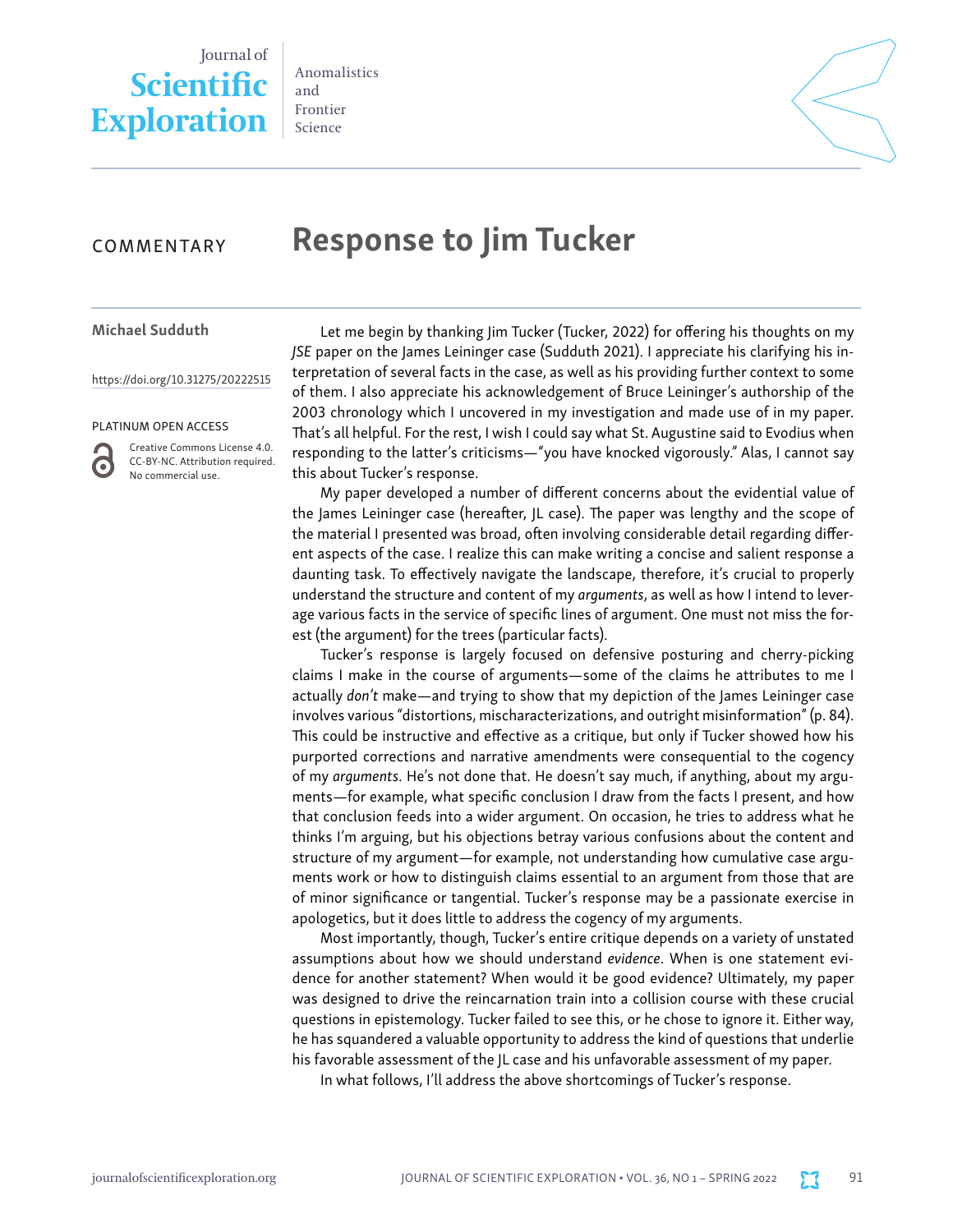## Preliminaries

I should begin with two closely related preliminaries.

First, Tucker begins his paper with a straw man fallacy. He claims that my alleged errors "contribute to an inaccurate picture that denigrates the credibility of James's parents as informants and my competence as a researcher" (p. 84).

While I don't think the Leiningers are sufficiently credible as informants, I didn't claim nor imply that we should question Tucker's *competence as a researcher*. Tucker portrays my criticisms in this way, but he never shows that I say this, nor does he show how it follows from anything I actually said. I point out problems, errors, and flaws in his investigation and analysis in the JL case. As far as I can see, these are consistent with being a competent researcher. Competence doesn't require infallibility or anything close to it. A competent baseball player sometimes strikes out. What's true in baseball is true in research: Competence tolerates error.

The straw man fallacy is unfortunate in another respect. It's a deflection from the central issues and problems that Tucker's investigation and analysis raise for the kind of research he and others have been doing since the days of Ian Stevenson. This is not ultimately about Tucker, but about the challenges and problems that characterize the investigation and analysis of cases of the reincarnation type.

Since Tucker obfuscates the main threads of my paper, let me briefly restate them.

I argued that:

(I) The Leiningers are not reliable as informants.

(II) James was exposed to specific ordinary sources of information that (a) raise the probability of non-reincarnation explanations of the presumed facts in the case and which, therefore, (b) lower the probability of the reincarnation hypothesis relative to those same facts.

(III) Tucker's investigation was blind to several important ordinary sources of information to which James was exposed proximate in time to important claims and behaviors his parents attributed to him.

(IV) (I), (II), and (III) jointly and severally severally undercut Tucker's favorable evaluation of the case as evidence for reincarnation.

As I'll show below, nothing Tucker says by way of his alleged corrections and amendments to the JL chronology in his response effectively challenges the arguments I present for these main claims. This is because Tucker doesn't address the arguments I offered for these claims, or he only addresses some aspect of the argument, often in a way that is question begging and ignores the bigger picture. Tucker's strategy isn't adequately calibrated to track the essential features of my arguments. It's more akin to shooting at duck targets at a carnival—*how many of these little guys can I shoot down in the time allotted?* That's how you win big stuffed animals, but it's not how you achieve the ends to which dialogue and argument are directed.

### Tucker's Verdict on My Paper

In his conclusion to his paper, Tucker makes the following claims:

Much of Sudduth's paper is ultimately beside the point. . . . The case remains unscathed . . . Sudduth has demonstrated that the case is so strong that a determined critic can devote endless time and energy trying to debunk it and still not make a dent in it. His accomplishment is marred only by his inability to see what he has done. (p. 89)

I'll set aside Tucker's rhetorical mischaracterization of my critical approach to this case. What's more interesting is his dismissive verdict. Although cloaked in imprecise language, it seems he thinks that nothing I've presented (significantly?) lowers the plausibility of the JL case as (good?) evidence for reincarnation. That's an easy thing to say, of course. It's more difficult to show. And I don't see that Tucker has shown it. He presents no clear argument for his net assessment. He's merely appended this verdict to a selection of *alleged* corrections to a small subset of claims I *allegedly* made in the course of my arguments. Since he has not engaged my arguments—he doesn't even state them—he predictably fails to show how any of his counterpoints and gripes are consequential to the cogency of my arguments.

Tucker's verdict is as understandable as it was predictable. It's symptomatic of the very problem my paper was designed to ferret out—the lack of clarity in much reincarnation research concerning criteria that would sufficiently underwrite the kinds of evidential claims that reincarnation researchers would like to make. There's an elephant in the conversation room here: *what makes any fact evidence for the truth of a claim?* If we're not clear about the answer to this question, we can't be clear about why the presumed facts of the JL case—for example, what Tucker presents in his tables—are evidence for reincarnation, much less why they would be good evidence. And if we're not clear about this, we're not going to be clear about why anything I've said undercuts the JL case as evidence for reincarnation.

If Tucker wishes to provide a serious engagement with the kinds of criticisms I have offered, he needs to do a number of things.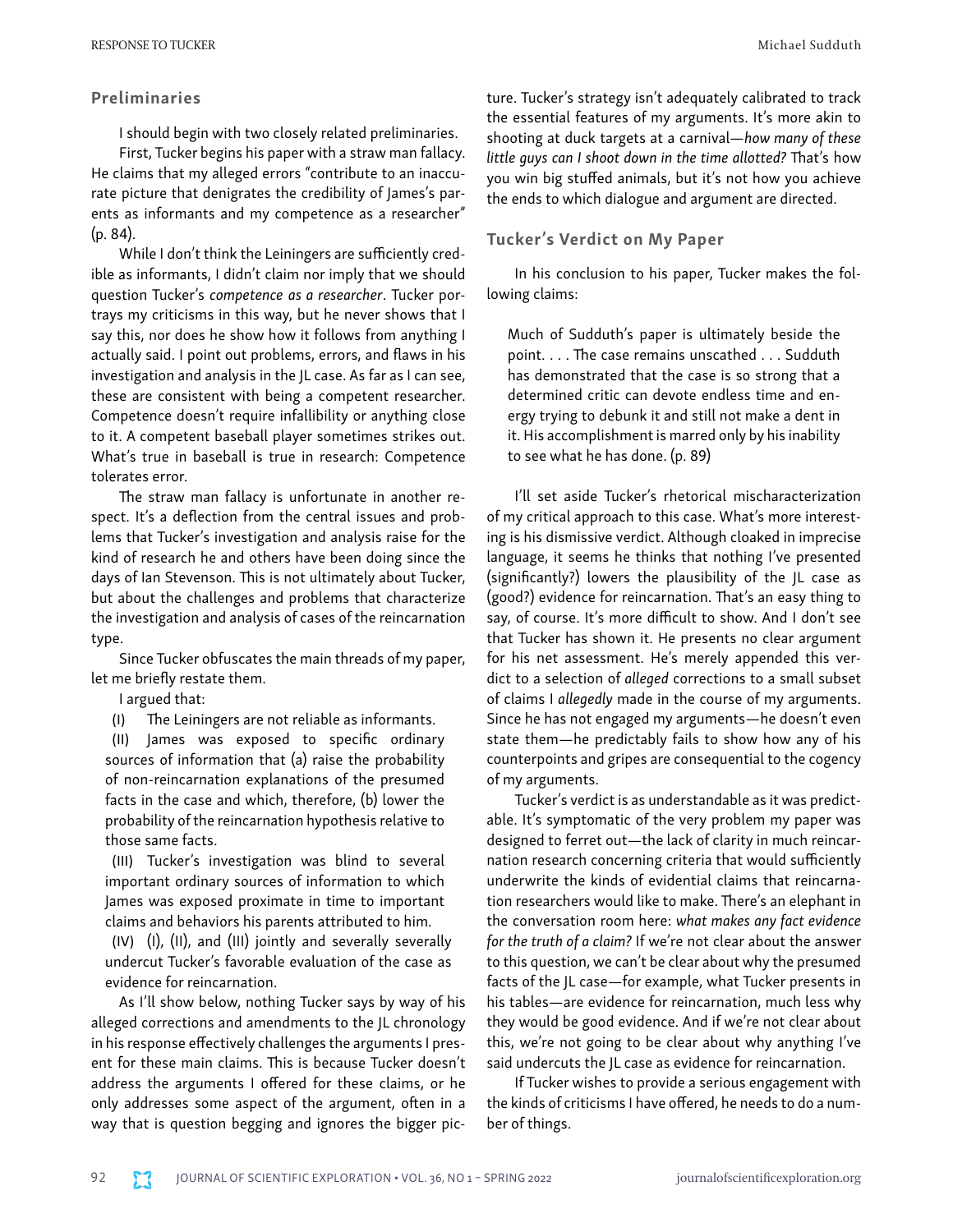$\Box$  He needs to state more precisely the evidential claim he's willing to make about the JL case. Does he think the facts in the JL case are *mere* evidence for reincarnation? Or are they *good* evidence? And if the latter, approximately how good?

 $\Box$  He needs to explain his understanding of evidential strength. After all, Tucker appears to think the presumed facts of the JL case provide strong evidence for reincarnation, or at least strong enough to deflect anything I've said. Does he think the presumed facts merely *raise* the probability of the reincarnation hypothesis? Does he think the facts make the reincarnation hypothesis more probable than not? Highly probable? What exactly? Opacity here is a recipe for dodging criticisms not answering them.

· Tucker needs to present an *argument* that backs up his evidential claim(s). And to do this he must explain what logical principles justify his evidential claims. For example, does he wish to endorse a Likelihoodist approach to evidence? Perhaps a Bayesian view? Or maybe some other approach? If he wishes to appeal to reincarnation as the best explanation of the facts in this case, he needs to explain his explanatory criteria and elaborate how such criteria convert to evidential cash value. I frankly don't care which approach to evidence he takes. I'm just requesting clarity on a fundamental issue. What rules does he think sanction his purported inferences?

The JL case, like all other CORTs, has no established evidential relevance until we are clear about at least provisional answers to fairly remedial epistemological questions. Tucker has not made that clear. And if he hasn't done that, he can't effectively argue that the JL case has any evidential merit. And if he can't do that, his criticisms of my JSE paper are premature and ultimately beg the question. Worse, his criticisms mask a fundamental problem that vitiates much of survival research (see Sudduth, 2016, pp. 10–17).

I'll refer back to the core evidential issue in what follows to show how it hampers Tucker's ability to offer a salient response to my paper.

## Tucker's Table Talk

In connection with my exposition of his analysis of the case, Tucker accuses me of using the "wrong table" for the purposes of analyzing the alleged early-bird claims of the case.

First of all, he [Sudduth] uses the wrong table. He focuses on one from my paper about the case (Tucker, 2016), rather than the one from the longer report I published in one of my books (Tucker, 2013). The table in the paper was not a complete list of the B items. Instead, it was a list of items that were part of a 2002 ABC News feature that included an interview with the Leiningers conducted before Huston was identified. The items there do count as B items (with one exception to be discussed later), but they are not the complete list. Sudduth chooses to focus on it, however, and then adds items of his own for which there is *not* documentation made before Huston was identified. Predictably, he finds them wanting. (p. 84)

In section 1 of my JSE paper (Sudduth, 2021, 939–941) I explain that Tucker provides *two* sets of early-bird claims. He has one in his 2016 paper based on material presented in the 2002 ABC program, and he presents an expanded list in his 2013 *Return to Life* which he justifies on the grounds of a broader range of documentation. So, I make the very point Tucker makes above about the content and rationale for each of his tables. Yes, I have considerable discussion of the items in Tucker's 2016 table. But Tucker's gripe here is a red herring. First, the tables overlap, so much of what I say about items in Tucker's 2016 table applies to what he says in his 2013 table. Second, I devote an entire section of my *JSE* paper—section 7 (pp. 1002–1009)—to discussing the items that only appear in Tucker's 2013 table, and I provide further discussion of one of those items—the *Natoma* attribution—in section 6 (pp. 990–992).

Tucker's complaint is especially bizarre given that he makes terse references to a small fraction of what I say about those other items. So, he is aware that I address those items. If they are so important, he should have spent more time addressing *why* I find *all* the items he lists wanting, rather than incorrectly suggesting that I've rigged the discussion in some way by ignoring a more complete list of items. Tucker may be disappointed that I didn't include the extra items in my table analysis. I'm disappointed that Tucker failed to see how my criticisms of those extra items bear on my analysis of Tucker's 2013 table, especially since I explained it. More disappointing still is that he chose not to engage the full set of considerations I adduced to doubt the evidential force of those extra items he regards as so impressive.

Finally, in the above quote, Tucker makes reference to my alternative table (p. 1001). To clarify, I had previously shown (pp. 998–1000) how the material from earlier sections of my paper bears on the kind of analysis Tucker engages in in his 2016 table. I argued two things. First, the appearance of a genuine match with Huston in Tucker's 2016 table depends on logically dubious maneuvers (p. 999), and a non-reincarnation explanation of the facts Tucker cites would sufficiently account for what James got right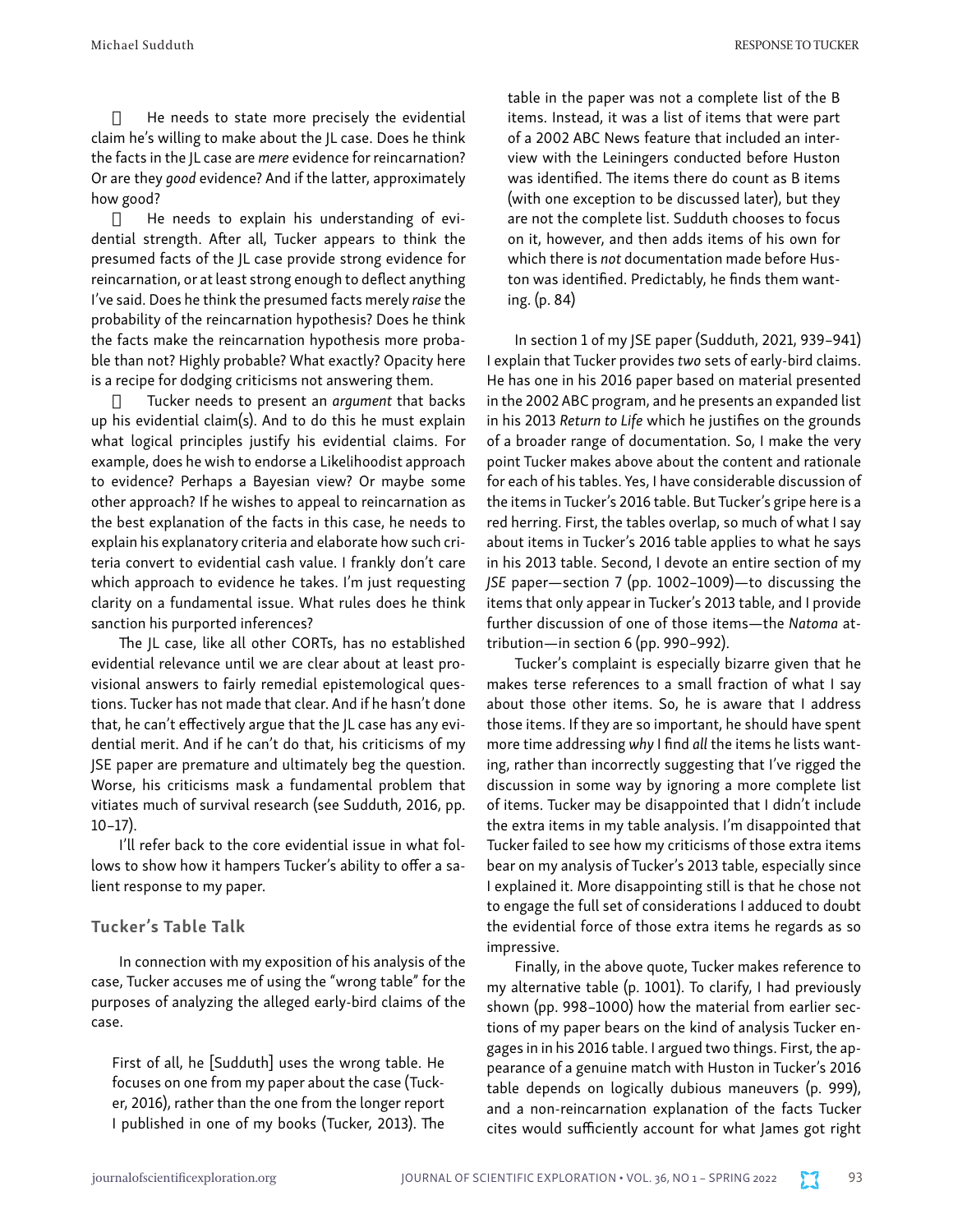and what he got wrong. (I later make the same point after considering the extra items in Tucker's table in 2013.) My alternative table (p. 1001) was a supplemental way of explicating why Tucker's 2016 table was problematic, and I argued that we either have overriding reasons to prefer my table to Tucker's or we have no overriding reason to prefer either table. Tucker does not comment on my argument.

Tucker criticizes my alternative table because it includes claims for which there is no early-bird documentation, but this betrays Tucker's misunderstanding of the function of my alternative table. As noted above, it was another way of highlighting the problems in Tucker's uncritical and dubious dependence on the case's alleged early-bird items. The documentation and related background assumptions that Tucker uses as the scaffolding for much of the case suffers from a variety of unacknowledged liabilities which I explained in detail in sections 6 and 7 of my essay. How serious these liabilities are will in part depend on what kinds of (evidential) claims we wish to make on behalf of the early-bird items, but these issues need to be addressed head-on. In the JL case, some of the early-bird claims involve ambiguity, others are false or disconfirmed, and others are not clearly confirmed. There is the additional problem of selection bias, analogous to the file-drawer problem. And that's particularly acute in the JL case. If the Leiningers are reliable informants, then the early-bird items Tucker lists in his 2013 and 2016 tables are not the only claims we're justified in attributing to James before the previous personality was identified. What's relevant is not whether these other claims have early-bird status, but whether they are part of the Leiningers' narrative and how they bear on the evidential status of the case. Tucker is opaque at this juncture.

Ultimately, though, Tucker's table talk is little more than a distraction from more substantive issues. Regardless of what gets included in the tables, Tucker must state why the content of such tables is evidence for the claim that James Leininger is the reincarnation of James Huston. And he must explain his respective weighting of early-bird claims and claims not in this classification. What degree of evidential support do early-bird items confer on the reincarnation hypothesis compared to the degree of evidential support non early-bird items confer? We have a bunch of claims scattered through a chronology. Tucker needs to explain how he's allocating evidential support.

Tucker repeatedly brandishes the notion of "matches," but this begs the evidential question. Even if Tucker could clearly distinguish between a genuine and merely apparent match—and he hasn't—why should any number/kind of matches be regarded as evidence, much less good evidence, for reincarnation? And what number/kind of mismatches would count as evidence *against* the reincarnation

hypothesis? Until this is done, appeals to matches between the claims of James Leininger and the life of Huston beg the evidential question. Tucker's reasoning about this, lacking any normative evidential criteria, remains merely impressionistic.

## Documentation and B Cases

In connection with Tucker's table complaint, he distinguishes between claims that are documented *before* the previous personality has been identified (B cases) and claims that are documented *after* the previous personality has been identified (A cases). The JL case, as Tucker notes, is a B type case since some of the claims attributed to James were documented before the Leiningers had decided on Huston as the previous personality.

All good and fine, except that Tucker's distinction between A and B cases overlooks a *third* classification of cases which Stevenson wrote about and which I briefly discussed in note 4 of my *JSE* essay (pp. 1011–1012): documentation made before *anyone* has even *attempted to verify* the claims of the subject (Stevenson, 1974, pp. 4, 71, 270–271). Identifying a previous personality is subsequent to and based on a (possibly lengthy) process of attempting to verify a subject's claims. There are many ways the process of attempting to verify a subject's claims can contaminate the facts, especially when the inquiry is conducted by someone close to the subject. If attempts at verification provide information about a previous personality, we have not adequately insulated the "facts" from contamination.

The concern about contamination is especially acute when information acquired during the verification process includes (i) information acquired specifically about the person later designated as the previous personality, (ii) information later used to identify a particular person as the previous personality, (iii) the subject has access to the information in (i) and (ii)—for example, by overhearing chatter about it or reading documents, and (iv) the process of verification is protracted, extending over years, and is proximate to the genesis of the story and its early evolution.

In the JL case, some of James's claims were documented *before* the previous personality was identified—that is, *selected* or *decided on* by the Leiningers as the result of an inference they drew. But these claims were documented *after* Bruce Leininger had been attempting to verify the claims. The Leiningers were the first ones to "identify" James Huston, Jr., as the previous personality, apparently after they ruled out Jack Larsen. They did so sometime between fall 2002 and December 2002. But according to the Leiningers' official chronology, they were attempting to verify James's claims as early as August 27, 2000. At that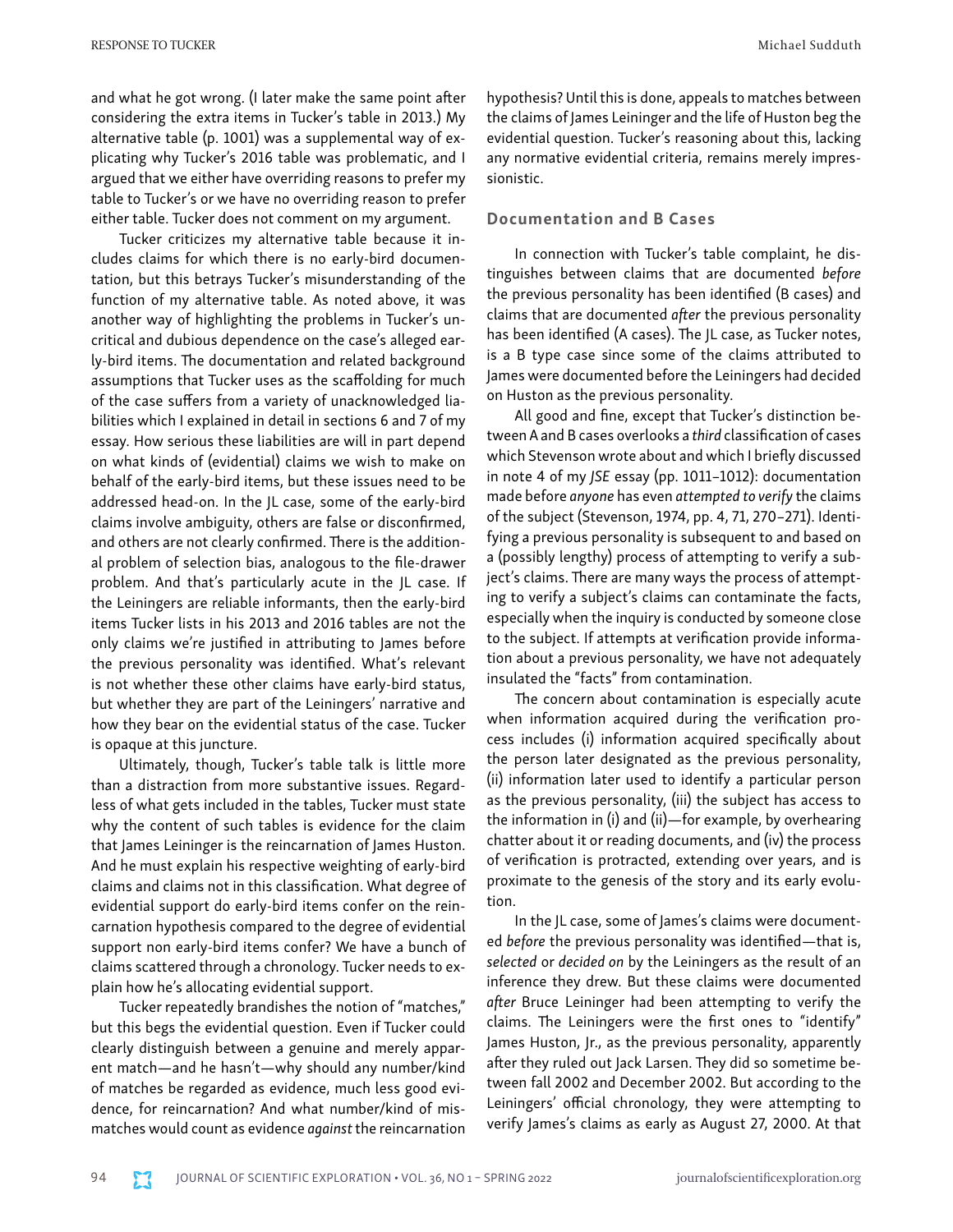time, Bruce allegedly had detailed information about the *Natoma Bay*. Among other things, he knew the carrier supported US operations at Iwo Jima from February to early March 1945. In December 2000, *Natoma Bay* veteran Leo Pyatt told Bruce that Jack Larsen was a crew member on the *Natoma Bay* around the time the carrier was supporting operations at Iwo Jima. In January 2001, Bruce acquired a list of *Natoma Bay* crew killed in action. The list included the name of James Huston, Jr., and indicated that he was a pilot on the *Natoma Bay* and had died on March 3, 1945, while the *Natoma Bay* was supporting operations at Iwo Jima. By the fall of 2002 the Leiningers learned that the Jack Larsen who was stationed on the *Natoma Bay* during the Battle of Iwo Jima was still alive. By December 2002, Bruce Leininger acquired details concerning the circumstances of Huston's death.

Tucker appeals to the 2002 ABC program and a small assortment of other documents to piece together a set of claims attributed to James before Huston was identified. But significant attempts at verification had been under way for nearly two years at that point. The Leiningers collected the above information, had it on hand, were ruminating over it, and discussing it in their household for two years, before deciding that Huston was the previous personality. If we could trust the Leiningers' ability to provide a reasonable guarantee that their "facts" were not contaminated, that would be another matter. But we can't trust them in this way. They have demonstrated that they are incredibly poor judges of obvious ordinary sources of information that shaped James's experience, claims, and behavior—see the next section for a summary of this. We have good reason to suppose that, if facts were contaminated, the Leiningers would be poorly situated to detect it.

Moreover, apart from the problem of selection bias, the ABC program only documents the Leiningers telling of the story in spring of 2002. Documenting *what* they said is not equivalent to documenting the *accuracy* of what they attributed to James. The mind isn't a video recorder. Memory represents a reconstruction of earlier events. It's considerably less reliable than we assume, especially at the level of detail required in the JL case. And Bruce Leininger's memory is no exception. It actually fits the rule. He has, by his own admission, misremembered multiple important facts in this case.

So, the documentation in this case prior to the identification of the previous personality is problematic in ways that Tucker has not acknowledged. There are more ways to get things wrong than to get them right, and I don't see that Tucker has alleviated these concerns. Consequently, the reliability of the early-bird documentation in this case is at best anyone's guess.

I raise the above issues only because Tucker has em-

phasized documentation in this case. Although the concerns I expressed above are serious, they are not central. The central question is evidential. Until Tucker provides clarity on what counts as evidence and why, whether cases are A or B or some other type is a distinction without a demonstrable evidential difference.

## Ordinary Sources of Information

Tucker's response to my extensive discussion of the content of ordinary sources of information James was exposed to involves considerable obfuscation and misdirection. On the one hand, he acknowledges that James was exposed to information about planes and WW2. On the other hand, he doesn't think this is significant because the important stuff can't be explained in this manner.

Sudduth shows a fundamental misunderstanding here of what is most important in these cases. James doesn't get credit for the item based on whether or not he had heard of a Corsair; he could have been standing in front of a Corsair when he said he had flown one and still gotten credit. What makes the statement significant is that he claimed he flew a Corsair in his past life and, in fact, the previous personality did indeed fly one. We know that James was exposed to many types of World War II planes— Sudduth argues he might have been exposed to planes in ways we don't even know about. Out of all those planes, the one James named—the one discussed in the ABC interview before Huston was identified—was one that the previous personality flew. Absolutely no one suggests that James learned at the museum that *Huston* had flown a Corsair. And that is what counts. (p. 86)

First, while I acknowledge the significance of sources of information James might have been exposed to but which we don't know about—the so-called dark data problem—the focal point of my argument concerns *what we know he was exposed to*, and which apparently Tucker didn't know about.

Second, if we're considering the plausibility of ordinary sources of information shaping a claim a subject makes at time *t*, then we have to consider what sources were available to him *at time t,* the time at which he made the claim in question. I outlined the claims the Leiningers say James made in the period of March 2000 to August 2000 (Sudduth, 2021, 956, 958), the period of the genesis and early evolution of the story. James's allegedly claiming *he flew a Corsair in a past life*—Tucker's attribution—is not among those claims. Nor is *Huston had flown a Corsair*. Initially, in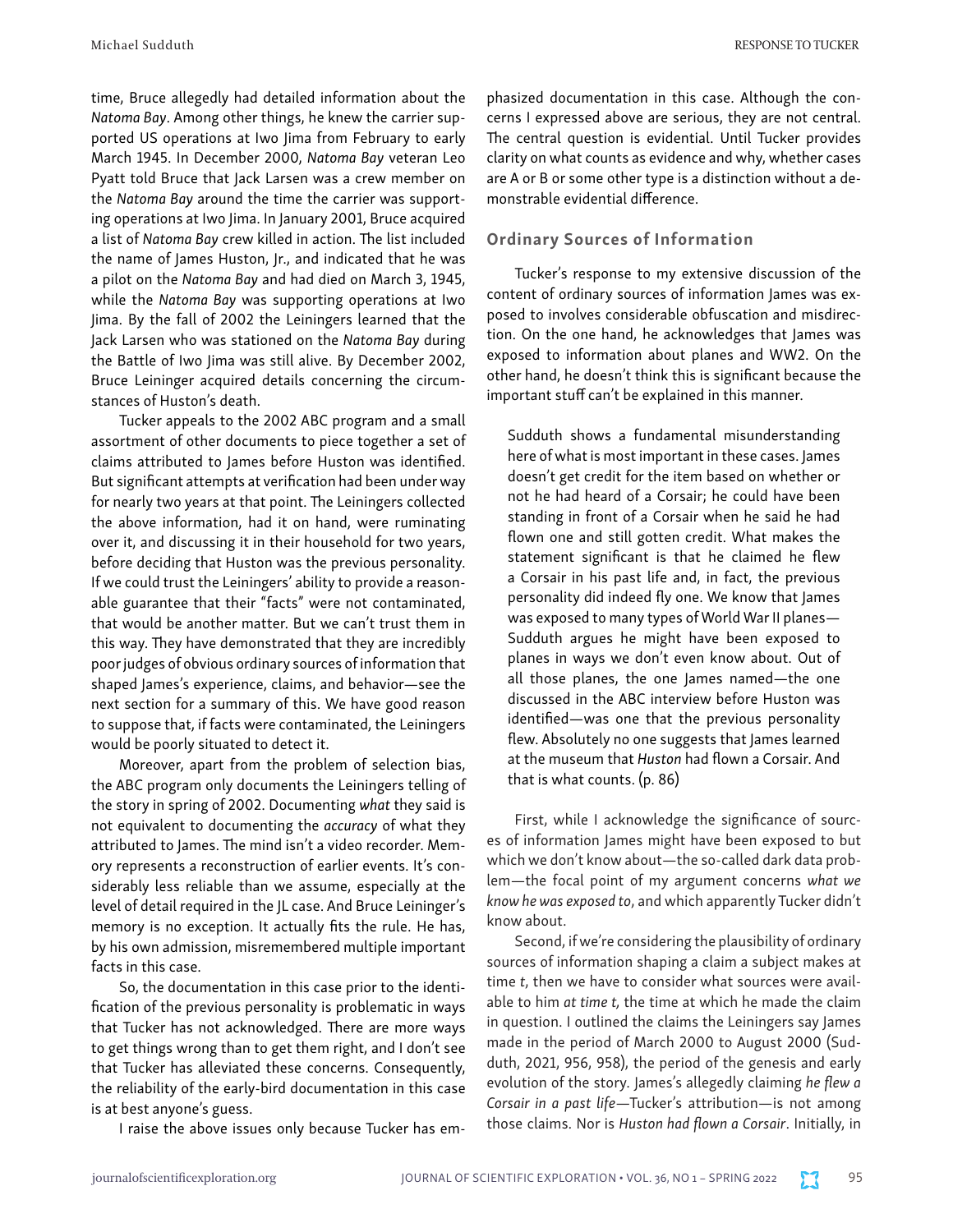August 2000, James gave the name *Corsair* when answering his parents' questions about the content of his dreams. He made no reference to a past life *at that time*—the time I'm concerned with. According to Bruce Leininger, James's first explicit reference to living a past life was in fall 2001. This would have been months after the Leiningers had been telling James that what he was experiencing had happened to him before—this was the advice Carol Bowman gave them. In my paper, I outlined the chronology of claims James made at specific times and the content of sources to which he had been exposed *at the time he made those claims*. There's no need to rehash the detailed argumentation here. Tucker's tactic seems to be to ignore the Leiningers' own chronology, invent a new one, and substitute stronger claims (which James possibly made at a later date) for weaker ones (he made at the time in question). This is a logical sleight of hand.

Third, Tucker's reasoning is otherwise implausible. He says, "What makes the statement significant is that he claimed he flew a Corsair in his past life and, in fact, the previous personality did indeed fly one" (p. 000). Tucker chides me for allegedly not understanding what's significant in these cases. I understand that Tucker *thinks* this particular item is significant in some sense, but he hasn't shown that it's evidentially significant. And that's what matters if we wish to make evidential claims. Tucker has not answered the evidential question. Until he does so, his reasoning is question begging and merely impressionistic.

Tucker later adds obfuscation to his implausible line of reasoning.

Yes, James was exposed to information about planes and World War II. It is not enough, however, to show that he learned that planes can take off from boats or that planes can crash. It is also not enough to show that James was exposed to imagery of planes crashing or burning or even imagery of a pilot named Larsen or a Corsair plane. He was exposed to many, many images and names in his young life, including many planes. What is important is whether the ones he said were part of his past life actually matched a life someone lived. James reported memories of being a particular person in a particular place. You would need to show that he learned that a pilot took off from the *Natoma* and that his plane crashed during the Battle of Iwo Jima in a particular way and that his friend Jack Larsen was nearby when it happened. Sudduth has not done that. (pp. 88–89)

First, as far as my argument goes, the issue is not simply whether James was exposed to WW2 imagery, etc., *in his young life*. The issue is whether James was exposed to

*salient* sources. As I repeatedly explained and illustrated (Sudduth, 2021, pp. 944–945, 950–953, 956–965) that's not merely a matter of whether the content of a subject's claims match the sources. It's also a matter of where such exposures occur in the chronology of claims and behaviors attributed to James. When a subject is exposed to content-relevant sources prior to having experiences, making claims, or engaging behavior which matches the content of the sources, we acquire reasons for supposing that any match (between the subject and a previous personality) is less surprising than it would otherwise be. Tucker may challenge this point if he wishes, but he must first acknowledge it if he intends to address the argument I presented.

Second, Tucker's *"It is not enough"* is unclear. Not enough for what exactly? *You would need to show . . .* I would need to show this for what exactly? This is a good example of how Tucker's discussion is saturated with the very lack of precision that characterizes his analysis of the JL case in the first place. It's unclear what goal requires that I satisfy what Tucker here demands.

Third, the plausibility of the reincarnation hypothesis depends on there being no equally good non-reincarnation hypothesis. But ostensible non-reincarnation explanations need not maintain that every (actual) fact in the case is explicable by James's exposure to some ordinary source of information which he assimilated. I certainly don't claim this. As I made clear in section 7 of my *JSE* paper, *different* factors, one of which is ordinary sources of information, may converge to create the appearance of a genuine case of reincarnation. Tucker is strawmanning my actual argument.

Fourth, my modest claim is that Tucker hasn't ruled out plausible ordinary sources of information. I can't see that I *need* to do any of what Tucker says above to show *that*, and Tucker provides no argument showing otherwise. The stronger claim I argue for is that the considerations I adduce are among those that lower the plausibility of the reincarnation hypothesis (for this case) by increasing the plausibility of ordinary sources of information. As far as I can see, Tucker hasn't even addressed that argument. And I don't see that he can address it without spelling out his criteria of evidence and his view of how defeasibility or disconfirmation works. Until then, it's at best unclear what the net evidential result is of my not showing what Tucker specifies above.

But let me comment further on the above point.

Tucker and the Leiningers regard the presumed facts in this case as evidence for the claim that James Leininger is the reincarnation of James Huston, Jr. Tucker never states what he thinks the evidential force of the total set of facts is, nor what normative criteria would justify this inference. But let's set that aside and simply make a remedial point about defeasibility and cumulative case arguments. Let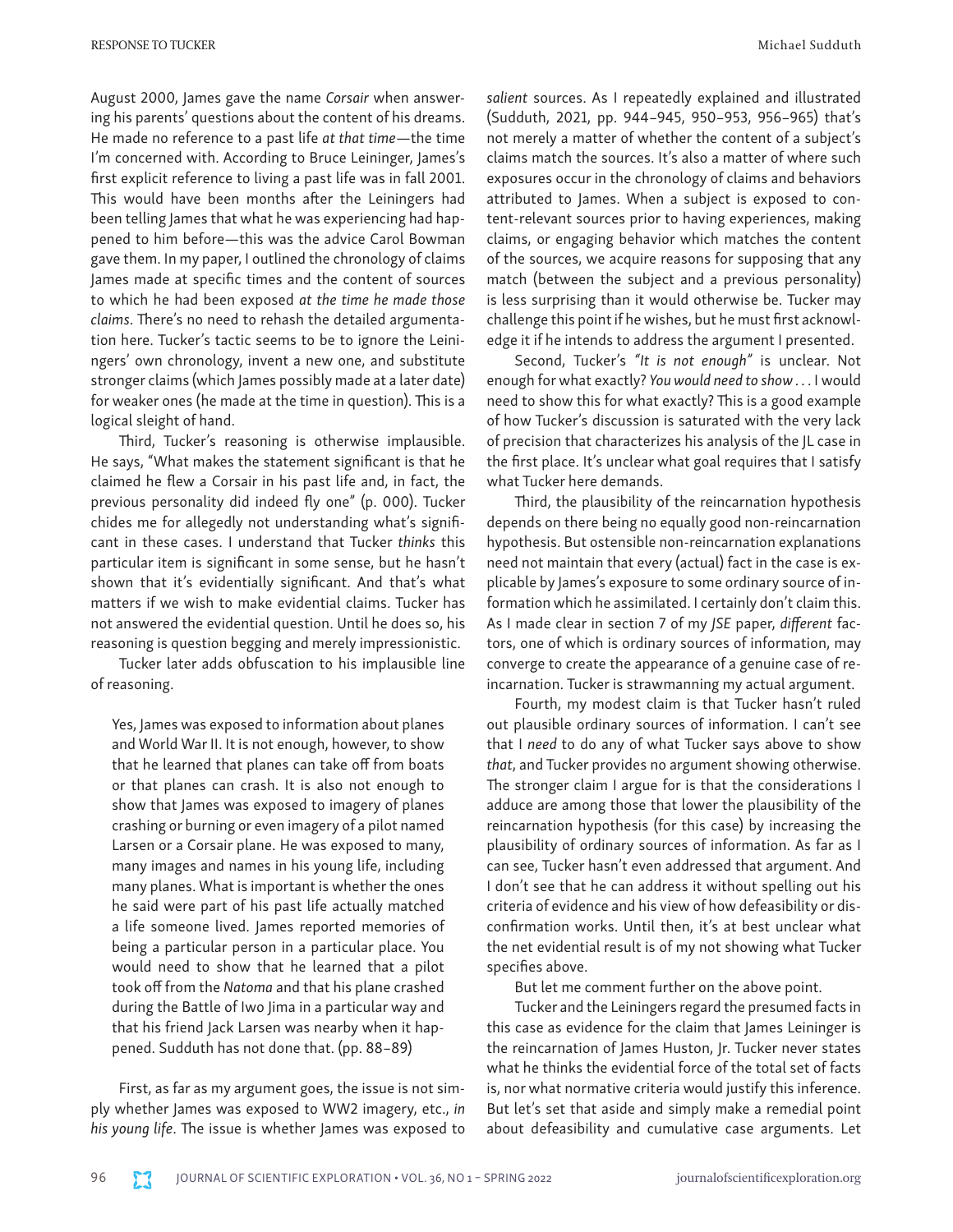*N* represent the total evidential force of some set of facts  $\mathsf{f}_1 \ldots \mathsf{f}_\mathsf{n}$  for the reincarnation hypothesis R. Suppose further that *N* depends on there being no plausible ordinary sources of information for  $f_1 \ldots f_n$ . In that case, as you get plausible ordinary sources of information for some of the facts, the total force of  $f_1 \ldots f_n$  for R will decrease—this is an example of incremental defeasibility. In other words, the probability of R given  $\mathsf{f}_1 \ldots \mathsf{f}_{\mathsf{n}'}$  where some of the members of  $f_1 \ldots f_n$  has a plausible ordinary explanation will be *less* than the probability of R given  $f_{1} \ldots f_{n'}$  where none of the facts has a plausible ordinary explanation. One can effectively argue that the kinds of source-relevant facts I disclose in my paper *do* lower the probability of R without having to show that every fact or even the most important of the lot can be traced to an ordinary source of information. Curiously, I made a similar point in my JSE paper (p. 1003). Tucker chose to ignore it.

Of course, I have no idea how Tucker thinks of evidence. I can only appeal to principles baked into widely endorsed views of defeasibility, total evidence, and cumulative case arguments. Tucker can challenge them if he likes and present his own. I wish he had. After all, there might be a fruitful area of dialogue concerning just how much the kinds of source-relevant facts I introduce lower the probability of the reincarnation hypothesis. Among other things, that will depend on how individual facts in the JL case contribute to the total force of the facts. Again, I had hoped Tucker would offer something like that in his critique. He brought stones, but what's needed is bread.

#### The Credibility of the Leiningers

I devoted considerable space in my *JSE* paper (sections 4 and 5) to showing that the Leiningers were unreliable in ways that diminish the credibility of their narrative. Tucker chides me for going after the Leiningers' integrity, but he ignores most of the reasons I gave for doubting their reliability as informants. While I don't expect Tucker to have addressed all the reasons I presented, I should have thought it in his best interest to provide a more substantive response. Anyone who carefully reads my paper will see that Tucker ignored most of the credibility-diminishing issues I presented, as well as how I was leveraging them.

Tucker says, "in telling their story over the years, Bruce and Andrea Leininger may have been inconsistent at times on some of the details" (p. 89). *May have been . . . on some of the details?* This from Tucker who admits that Bruce Leininger placed James giving the word *Natoma* in late October/early November 2000 in the 2003 chronology but in the official 2009 chronology (in the book *Soul Survivor*), the Leiningers said James gave the word *Natoma* on August 27, 2000—this *is* an inconsistency. Furthermore, Tucker has presumably seen the 2003 chronology I acquired and so knows that the 2003 and 2009 chronologies are inconsistent on several other crucial details of the story. Tucker has presumably read Mr. Leininger's prize-winning Bigelow essay (Leininger, 2021), in which Mr. Leininger introduces more inconsistencies in the latest iteration of the story for example, locating James's highly specific claims about the Corsair plane in summer 2000, when the 2009 chronology explicitly indicates that James never made these claims until spring 2002. (See Sudduth 2022 for my critical examination of Bruce Leininger's Bigelow essay.)

Consider the above. Tucker can't bring himself to acknowledge that the Leiningers *were* inconsistent despite this being a clear entailment of Tucker's own words. And despite the myriad other examples. Why not say, *yes, you know, they were inconsistent, but let me show why, contrary to what Sudduth argues, these inconsistencies are not significant*. Instead, Tucker chose the path of denial and offered no argument at all.

The attention Tucker brings to the *possibility* of the Leiningers' inconsistency is another example of Tucker's failure to address my actual arguments. My argument isn't that the Leiningers are inconsistent therefore they're not credible. I invoked *several* issues in a cumulative case manner to raise doubt about the Leiningers' reliability as informants. Inconsistency is only *one* of several credibilitydiminishing issues in my cumulative case argument.

Let me restate some of these considerations.

 $\Box$  Andrea Leininger misrepresented the content of the Cavanaugh Flight Museum when dismissing the possibility that James could have acquired relevant information from the museum, but the exhibits are relevant sources of information for what she attributed to James. This counts against her credibility.

 $\Box$  The Leiningers have repeatedly given assurance that James wasn't exposed to imagery of burning or crashing planes prior to the genesis of his nightmares which contained such imagery, but such images were on the Blue Angels video he regularly watched prior to the nightmares and for over a year while the nightmares were ongoing. Similar images were also on display at the Cavanaugh Flight Museum. This counts against the Leiningers' credibility.

 $\Box$  Bruce Leininger has repeatedly referred to the Blue Angels video referenced above by the title *It's a Kind of Magic*. This is incorrect. There is no Blue Angels video by that name. This counts against Bruce Leininger's credibility.

 $\Box$  Bruce Leininger attributes to his son a statement derived from a pilot in a Corsair video Mr. Leininger elsewhere admits James watched prior to making the statement, but he still regards the statement he attributes to James as dumbfounding evidence that his son lived a previous life. This counts against Mr. Leininger's credibility.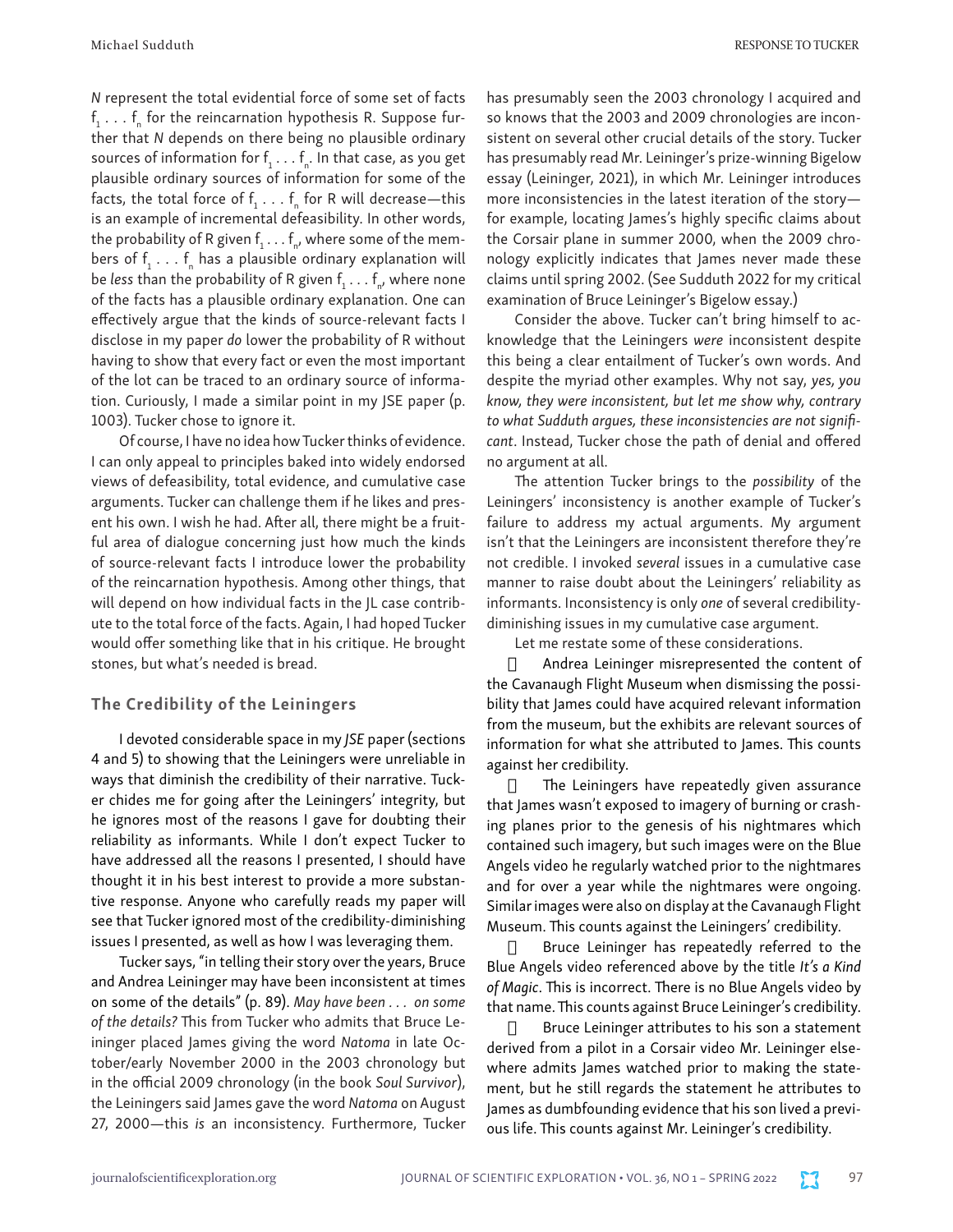$\Box$  Bruce Leininger claimed that Carol Bowman began counseling the Leiningers in the summer of 2000, but really it wasn't until February 2001. This counts against his credibility. In his 2021 Bigelow essay, Mr. Leininger cuts Bowman out of the narrative altogether, thereby masking the fact that when James first refers to having lived a past life (fall 2001), the Leiningers had been instilling this narrative in him for months as part of Bowman's therapeutic advice. Given the relevance of Bowman's advice, cutting her out of the narrative counts against Mr. Leininger's credibility.

**Bruce Leininger authored a chronology in 2003** that is inconsistent with the official 2009 story on multiple vital points of the story—for example, what James said, when he said it, contextual details between 2000 and 2002. This counts against his credibility.

 $\Box$  Bruce Leininger said that James pointed to a map and said that's *where* his plane crashed, but later—after Mr. Leininger discovered that Huston's plane didn't crash there—he changed what James said to that's *when* my plane crashed. The former attribution is obviously false; the latter is not obviously false. The narrative change is evidentially salient. Lapses in memory on important matters count, and here it counts against Bruce Leininger's credibility.

 $\Box$  The Leiningers suppress or otherwise mask statements in the *Natoma Bay* aircraft action report that don't fit their narrative—for example, the plane was not on fire and no damage to the plane was observed. They also ignore (as does Tucker in his response) the ways in which the aircraft action report makes any struggle to escape a sinking plane improbable. This counts against their credibility.

 $\Box$  In the 2009 version of the story, the Leiningers claim James first made specific statements about the Corsair—the plane got flat tires on landing and tended to turn left on takeoff—in spring 2002. In the chronology Mr. Leininger provided in his Bigelow essay, he placed these statements in summer 2000. This counts against Bruce Leininger's credibility.

Then we come to Tucker's response. He calls attention to my misciting the date of a particular email correspondence with him, but he gives the Leiningers a free pass, ignoring most of what I've summarized above. Tucker seems more interested in posturing than addressing the credibilitydiminishing issues I've detailed. And if he thinks the above examples are not credibility-diminishing, he should explain why and state what he would consider credibility-diminishing, other than an indisputable demonstration of fraud.

The logical inconsistency of the Leiningers' story is clearly only one of several considerations that I present to raise significant doubt about the Leiningers' credibility. The post hoc alterations to their story is also a problem. Not acknowledging the ways in which the aircraft action report conflicts with James's claims also is a problem. But what's

most important is the Leiningers' failure to acknowledge plausible if not obvious ordinary sources for the content of James's nightmares (the genesis of the story), his behavior, and the information he provided at the various stages in their chronology. This lack of situational awareness contaminates crucial aspects of the case—from the documents Tucker brandishes to our ability to retroactively rule out ordinary sources of information to the Leiningers' twoyear process of connecting dots. That the Leiningers insist with certitude on the impossibility of ordinary sources informing the items I catalogued in my paper further diminishes their credibility as informants. A reliable informant always understands the limits of their own perspective.

#### The *Natoma* Claim

Tucker spends a few paragraphs discussing what I say—not my argument—for the *Natoma* attribution to James. Since Tucker mishandles this aspect of my paper, let me clarify. There are three issues concerning this feature of the case: its actual veracity (whether James actually said what's attributed to him), its early-bird status (when the claim attributed to him was documented), and its evidential weight if we grant its veracity and early-bird status.

Regarding the veracity of the attribution, in section 5 of my *JSE* paper I presented several reasons to doubt its veracity. I won't repeat the argument here, especially since Tucker didn't respond to the cumulative case considerations. If there's no response to my *argument*, no counterargument is required.

Regarding the claim's early-bird status, Tucker is correct that I claimed there is no justification for including the *Natoma* claim as an early-bird claim. He is also correct that I'm not challenging the "fact that Natoma was part of the story at that time" (p. 85). It's unclear whether Tucker understands the difference between arguing that we don't have good enough reason to affirm *p* and arguing that we have good reason to deny *p*, but the distinction is important. With respect to the early-bird status of the *Natoma* claim, I argued the former, not the latter.

Tucker presents reasons to think the *Natoma* claim is an early-bird item. Okay. So what? It's commonplace to have reasons, even good reasons, to believe opposite conclusions. This is why you can't refute an argument for some statement *p* by simply claiming *not-p*. Even presenting reasons for *not-p* is insufficient. One must show that the reasons for *not-p* outweigh the reasons offered for *p*. That's how you critically respond to an argument. Tucker doesn't do this. He doesn't even present my argument.

What I argued (p. 1004) was that what Tucker presented in Tucker (2013) was not an adequate justification for including the *Natoma* attribution as an early-bird item. In other words, given the evidence Tucker presented there,